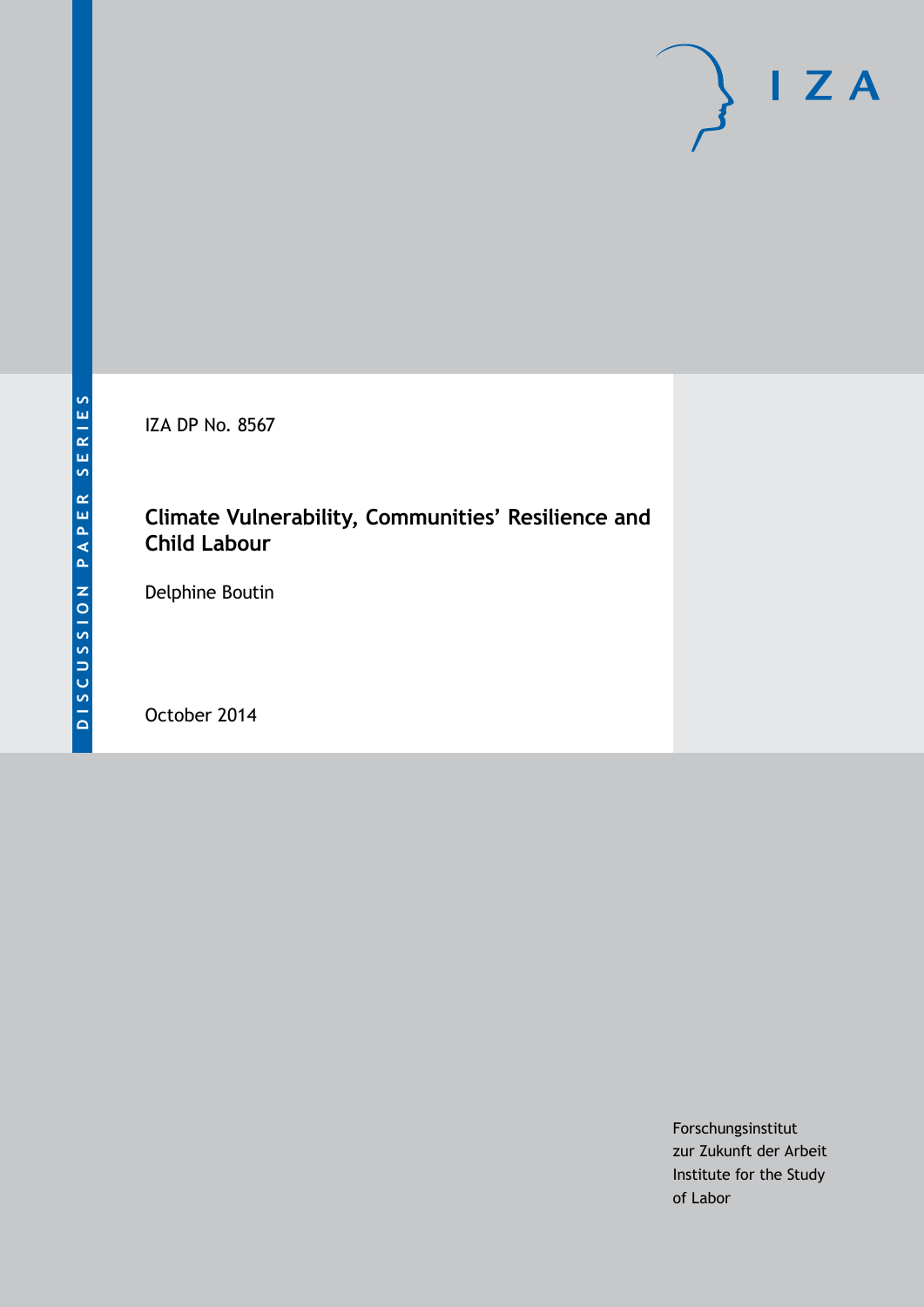# **Climate Vulnerability, Communities' Resilience and Child Labour**

**Delphine Boutin**

*CERDI, University of Auvergne and IZA*

Discussion Paper No. 8567 October 2014

IZA

P.O. Box 7240 53072 Bonn **Germany** 

Phone: +49-228-3894-0 Fax: +49-228-3894-180 E-mail: [iza@iza.org](mailto:iza@iza.org)

Any opinions expressed here are those of the author(s) and not those of IZA. Research published in this series may include views on policy, but the institute itself takes no institutional policy positions. The IZA research network is committed to the IZA Guiding Principles of Research Integrity.

The Institute for the Study of Labor (IZA) in Bonn is a local and virtual international research center and a place of communication between science, politics and business. IZA is an independent nonprofit organization supported by Deutsche Post Foundation. The center is associated with the University of Bonn and offers a stimulating research environment through its international network, workshops and conferences, data service, project support, research visits and doctoral program. IZA engages in (i) original and internationally competitive research in all fields of labor economics, (ii) development of policy concepts, and (iii) dissemination of research results and concepts to the interested public.

<span id="page-1-0"></span>IZA Discussion Papers often represent preliminary work and are circulated to encourage discussion. Citation of such a paper should account for its provisional character. A revised version may be available directly from the author.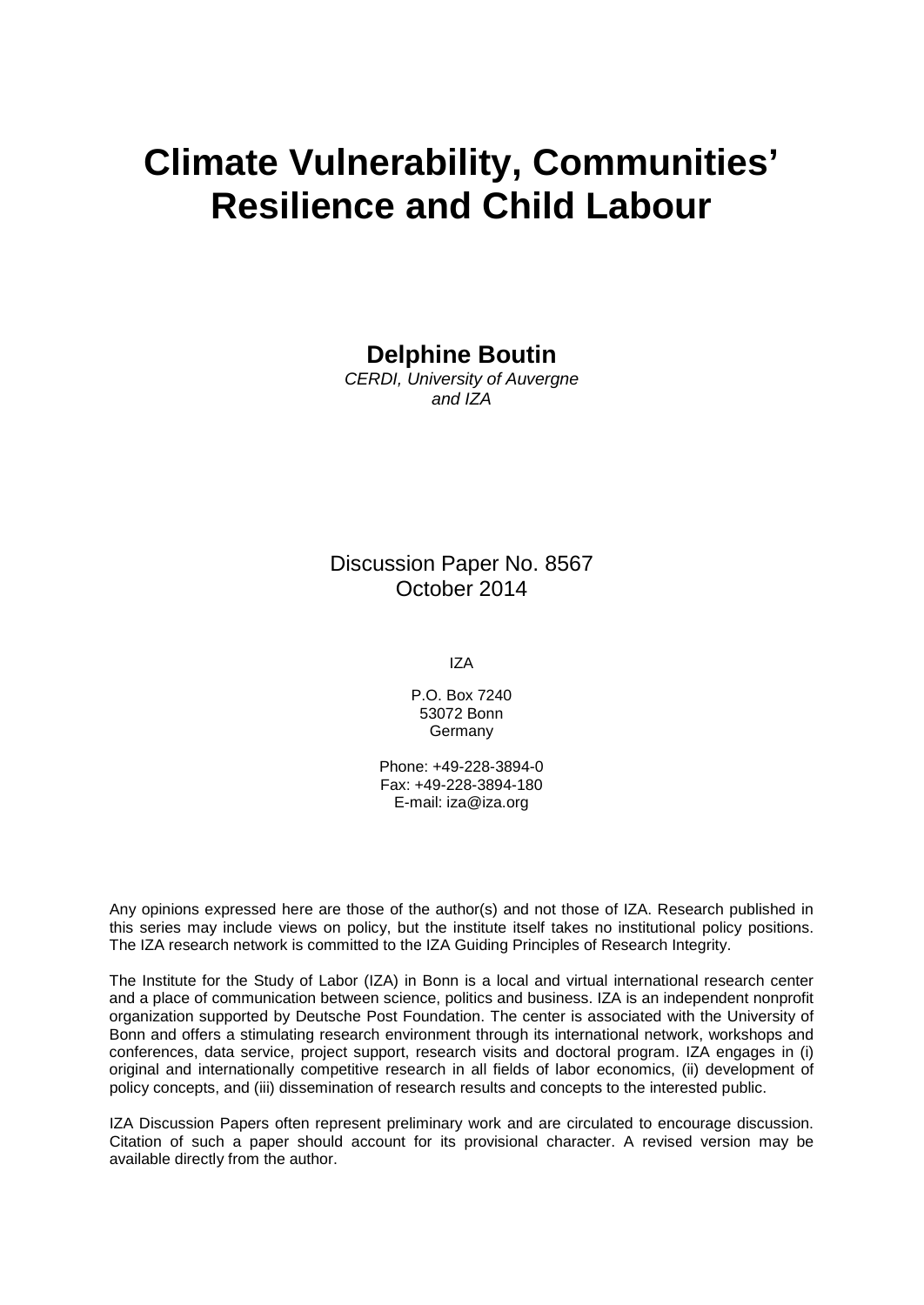IZA Discussion Paper No. 8567 October 2014

# **ABSTRACT**

# **Climate Vulnerability, Communities' Resilience and Child Labour[\\*](#page-1-0)**

This article clarifies and quantifies the causal impact of climate change vulnerability on child labour incidence and intensity. For this purpose, we create an index of vulnerability to climate change, composed of biophysical vulnerability and communities' resilience. Both, participation to economic activities and to household chores have been taken into account. We find that climate vulnerability negatively affects child labour incidence and intensity, while has no significant impact on household chores. We conclude that child labour is an adjustment variable to local labour market conditions, not correlated with communities' resilience.

JEL Classification: J22, J43, 055, Q54

Keywords: climate change, Malawi, child labour, vulnerability

Corresponding author:

Delphine Boutin CERDI 65 Boulevard F. Mitterrand Boite Postale 320 63009 Clermont-Ferrand CEDEX 1 France E-mail: [delphine.boutin@udamail.fr](mailto:delphine.boutin@udamail.fr)

The author is grateful to Olivier Bargain for careful reading and to participants to the DIAL-Gretha Workshop, JMA and AFSE conferences for helpful comments on previous drafts of this paper.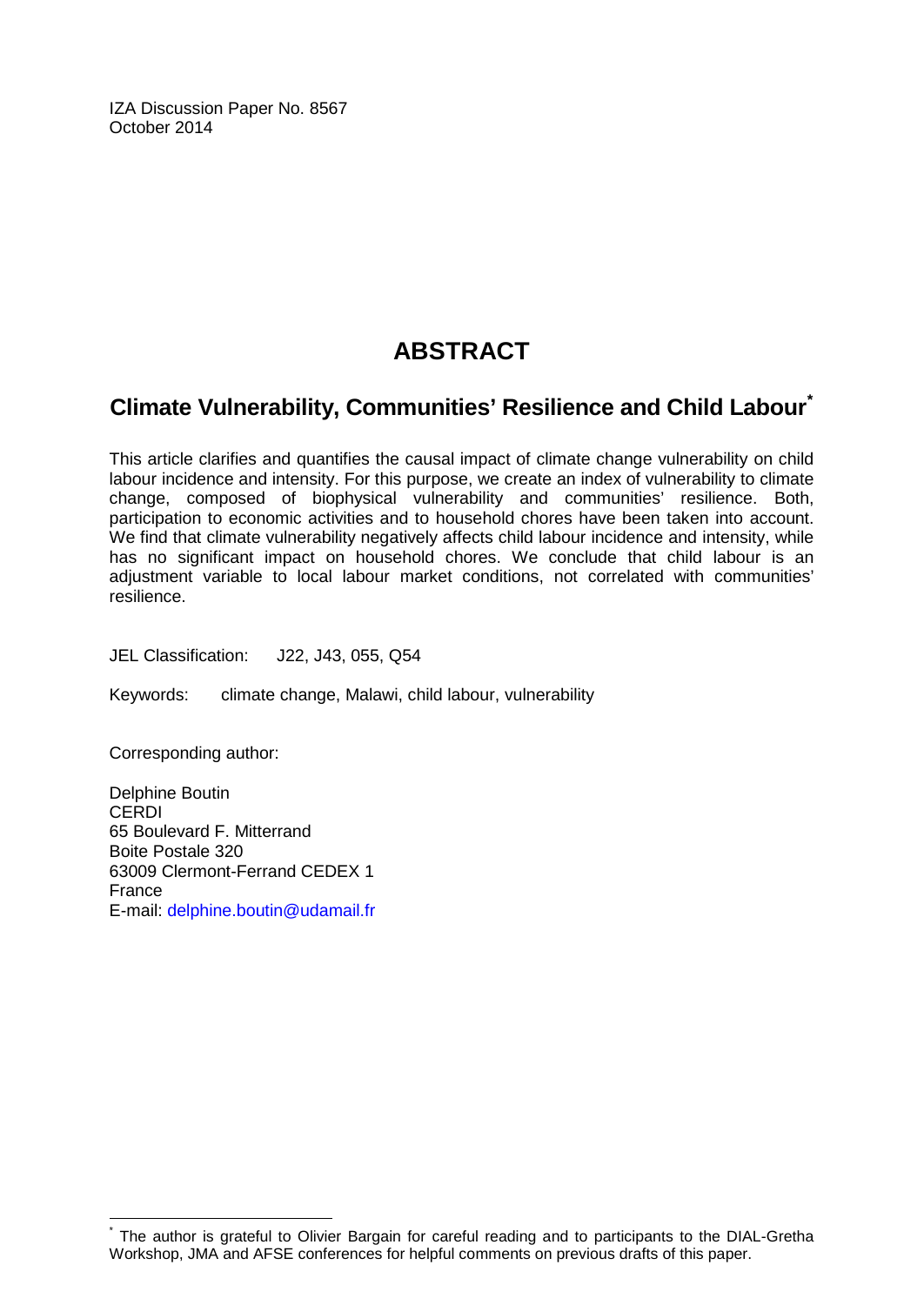### **1 Introduction**

While Sub-Saharan Africa accounts for only two per cent of global carbon dioxide emissions, this region is expected to suffer a disproportionately large share of the negative impacts of global climate change. African people are particularly vulnerable to climate change. Along with greater exposure to climatic risks, Sub-Saharan people are also characterized by limited resilience capacities. In many of African societies, the use of human resources, through for example child labour, has already been an informal livelihood and insurance strategy for generations as response to shocks. Children play an important economic role in Sub-Saharan Africa: according to the last ILO estimates, one child out of three is economically active. We aim to clarify and quantify the relationships between climate change and child labour. Numerous papers have analysed the links between shocks, household vulnerability and child labour (Grootaert et Kanbur [1995]; Guarcello et al. [2010]). However, to the best of our knowledge, this is the first paper that attempts to specifically study the impacts of climate changes on the children's economic status.<sup>1</sup>

Our main hypothesis is that child labour is used by households as a climate risks management strategy. There are different reasons for which climate change may impact child labour. First, climate change is expected to affect children belonging to farm households. The experience of a severe climate event - droughts, flooding - causes a sudden and unanticipated drop in the household earnings. According to the luxury axiom (Basu and Van [1998]), the reduction in the household income should increase child labour. By performing economic activities, a child directly or indirectly contributes to household income. Thus, households may resort to child labour in order to cope with the damages done. Second, climate change is also expected to affect children's status through the modification of the local labour market conditions. In rural areas, repeated exposure to negative climate events may reduce the farm labour demand, and as a consequence the child labour demand because the majority of rural child labourers works for their family farm. Third, climate change can also be seen as a gradual process. The repetition of extreme climate events exacerbates the risk perception and increases the necessity to find new adaptation behaviours. By diversifying risks, child work help smooth transitory income shocks and is a mechanism providing for security against future risks.

It is an empirical question to determine which of these antagonist effects prevail. Our analysis focuses on Malawi, an interesting case of study concerning interactions between climate change and child labour. The climate in Malawi is naturally variable, in large measure due to its topography. Both temperatures and rainfall vary considerably, depending on alti-

<sup>1</sup>Some reports (Understanding children's work programme, [2011]; Unicef, [2008]) have highlighted the potential links between the two phenomena, but these studies intend to inform and warn a large audience, without providing rigorous analytical analysis.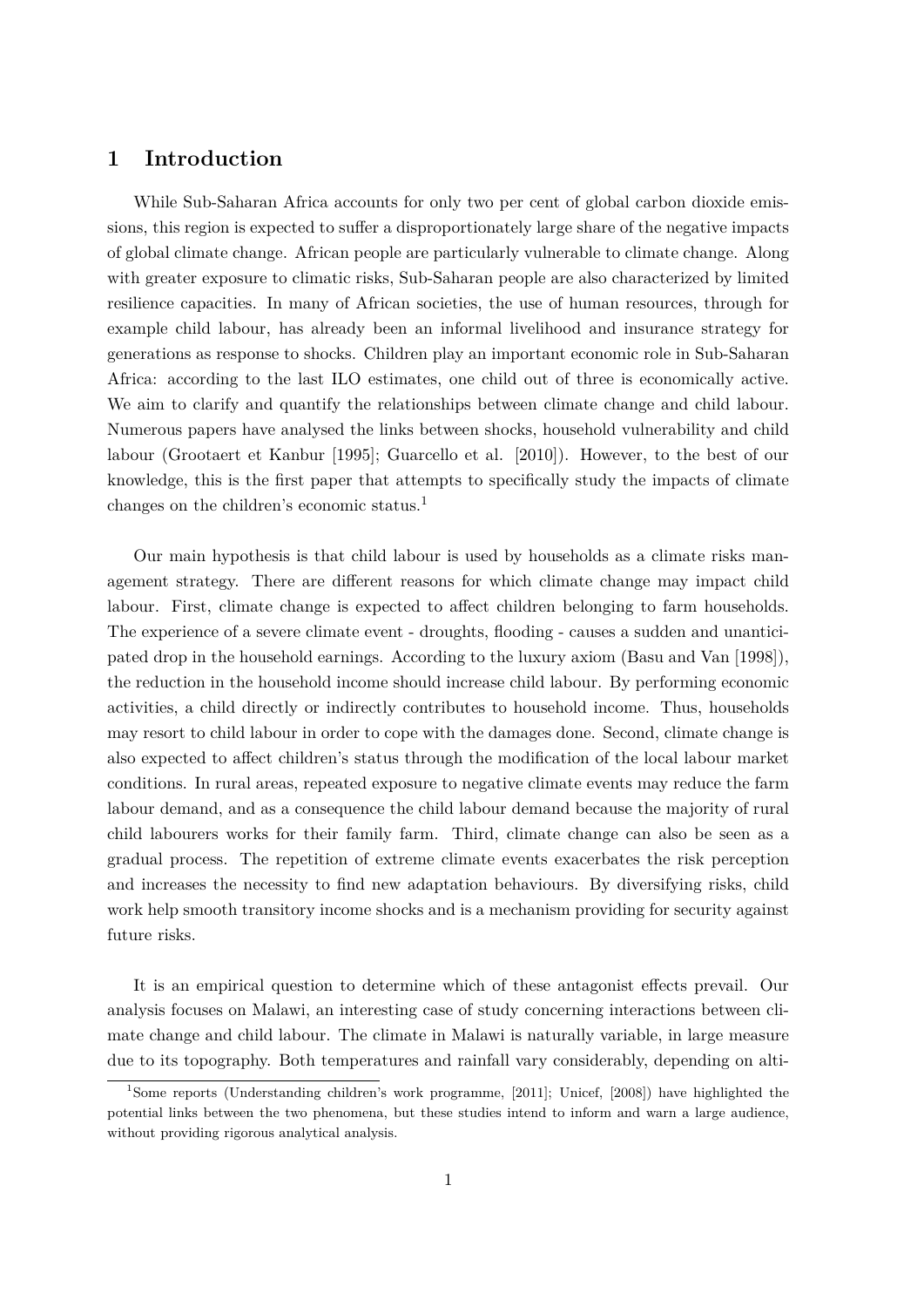tude and the multitude of terrains. This variety of micro-climates is likely to lead to different levels of climatic vulnerability, according to the household place of residence. Second, the incidence of child labour in Malawi is high: nearly one quarter of the 7-14 years old children is economically active and the same proportion perform domestic tasks. This finding presupposes that children are part of the household subsistence strategies, at least in rural areas. In the meantime, school attendance rate is high (around 90%). Consequently, we assume that in Malawi the climate change would have no impact on school attendance,<sup>2</sup> or in others words that decisions regarding school attendance and children's work are not taken simultaneously. Thus we can focus on the specific impact of climate change on child labour incidence and intensity.

The paper is organized as follows: the second section reviews how to measure climate vulnerability. A detailed explanation of the methodology used is provided in the third part, while the fourth section gauges and analyses the climate change vulnerability impact on children's work. The last section concludes.

### **2 Using child labour to cope with climate vulnerability**

Using child labour as a response to climate change has not been adequately thought through by the economic literature, despite the fact that this issue has been recently mentioned in two institutional reports (Unicef [2008], UCW, [2011]), and that links between parental vulnerability and child labour no longer need to be demonstrated (Boutin, [2012a]). We briefly review in this section the expected impacts of climate change on child labour.

Repeated exposure to climate shocks can alter the household standard of living. Child labour is often used to generate an additional income (monetary or not) in order to compensate losses due to the climate shock experienced. The child contribution to household income may enable households to pay some expenses, especially for poor households having limited access to credit and little saving capacities. Previous literature highlights that the probability of a child participating to economic activities increases when a household suffers from a shock (Beegle et al., [2003], Guarcello et al., [2010]; Bohara and Vasquez, [2010])<sup>3</sup>.

If empirical studies converge to the same conclusion, in theory, the impacts of shocks on child labour is ambiguous. For example, parents may prefer save some money by eliminating

<sup>2</sup>This hypothesis has been tested using the different model specifications presented in the next sections.

<sup>&</sup>lt;sup>3</sup>Beegle et al. [2003] show that child labour is used to respond to transitory income shocks in Tanzania, when households have no access to credit. Guarcello et al. [2010] analyse the impact of different shocks on school and work participation decisions. They conclude to a positive relationship between shocks and child labour. Bohara and Vasquez [2010] find that poor households tend to use child labour to cope with socio-economic shocks and natural disasters in Guatemala.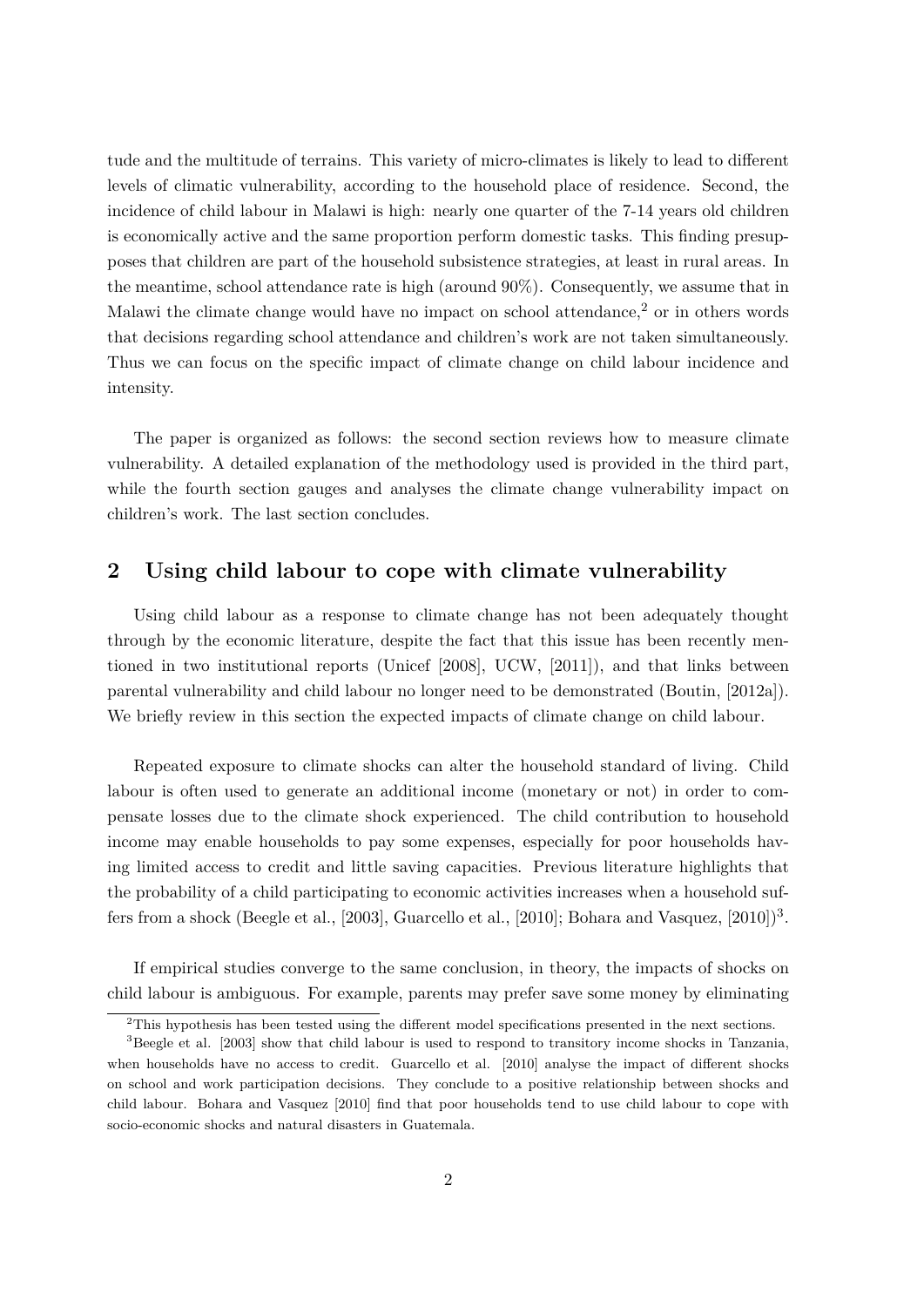or reducing some expenses (by consuming less, or by retiring children from school) with the aim of not increasing children's participation to economic activities. The impact of shocks on child labour can even be negative: a risk-adverse household may choose to enrol their children to school in order to secure futures incomes. In the same vein, the increase in frequency of climate disasters may also lead to a reduction in the total volume of economic activities, especially in rural areas. In a country where rain-fed agriculture is dominant, repeated extreme floods and droughts can destroy fields and farm unit, and consequently reduce the rural labour demand. In this context, child labour should decrease, as children participation to work is an adjustment variable in the labour market. To the best of our knowledge, no study has demonstrated that a reduction in the volume activity reduce the child labour demand. However, there is no lack of empirical evidence on the inverse, that is to say, on the effect of increases in local labour demand on young children's labour supply in developing countries. Parikh and Sadoulet [2005] for example find a positive association between local area employment and work using a cross sectional of Brazilian (PNAD) data. Similar results are found by Guarcello et al. [2006] for Ethiopia and Manacorda and Kondylis [2006] for Tanzania. In a recent paper on Brazil that uses the same data as the ones used in this study, Krueger [2007] uses the variation in the value of coffee production across Brazilian counties and time to measure changes in local economic conditions. She shows that an increase in the value of coffee production induces a fall in school attendance and a rise in child labour among children of parents with low and intermediate levels of education.

Although climate change is expected to increase the intensity and frequency of climate shocks, it is a medium and long-term process. As a consequence, households need to change their behaviour and strategies in order to adapt to the climate change consequences and to increase their resilience to future climate shocks. Ex-ante risks management strategies, including the diversification of economic activities  $<sup>4</sup>$ , aims at reducing futures risks associated</sup> with income. Not "putting all your eggs in one basket" is a strategy often used, requiring the use of a large workforce to manage and maintain the household economic activities. In the absence of perfect land, labour and credit market, households show a clear preference for their own children. Indeed, children are an easy and cheap way to face market failures, and incentives to hire their own children are numerous (Boutin [2012b]; Dumas  $[2013]$ <sup>5</sup>.

For determining which of these effects prevails in Malawi, we should keep in mind that

<sup>&</sup>lt;sup>4</sup>In addition to pluri-activity, migration, sale of assets, informal credit and insurance systems are strategies often used by African households to adapt with climate change.

<sup>5</sup>Work in farms is seasonal and geographically concentrated. Households may regularly be confronted by a lack of labour supply. It is easier for poor households to engage their own children, a workforce still at their disposal. Even for richer households, moral hazard concerns may induce a preference for the familial workforce. In fact children are often considered as easier to manipulate, to supervise and less likely to commit thefts.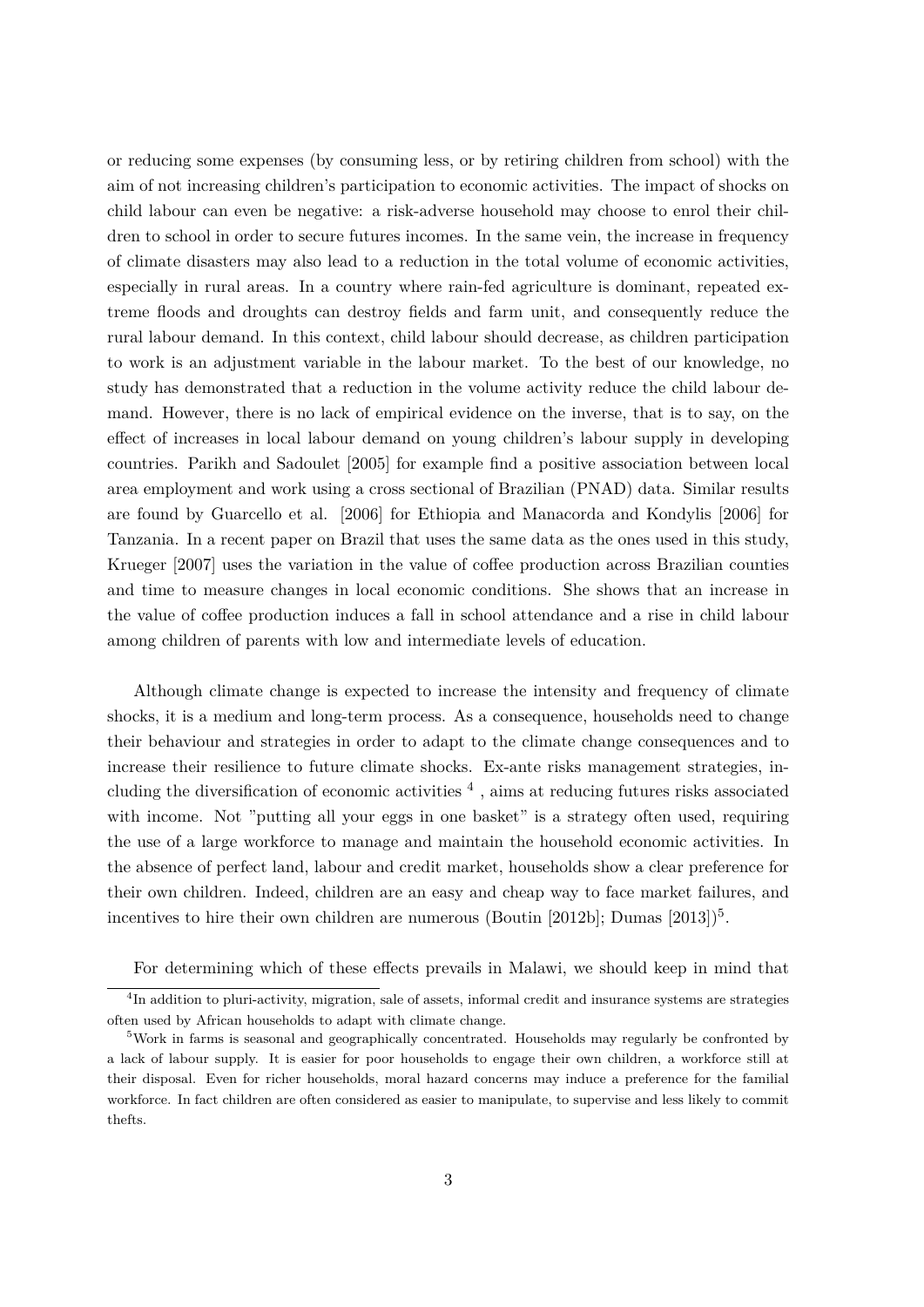the impacts of climate change on child labour depend if the household is able to cope with the worsening of the climatic conditions or to smooth consumption during temporary shocks.

# **3 Measuring the vulnerability to climate change in the Malawian context**

#### **3.1 Conceptual framework**

In recent climate research, attention has been paid to the concept of vulnerability. <sup>6</sup> Despite the abundance of studies on climate change vulnerability, no standard definition exists. Given the variety of approaches, it is worth being explicit about the conceptual framework. Following the Intergovernmental Panel on Climate Change (IPCC), we define the vulnerability to climate change as "the degree to which geophysical, biological and socio-economic systems are susceptible to, and unable to cope with, adverse impacts of climate change" (Fussel [2007]).

Figure 1: Conceptual framework to study the vulnerability to climate change impacts on child labour.



Source: Third Integrated Household Survey, Malawi, 2010-2011

In this paper, an impact is a function of hazard exposure and of both the biophysical vulnerability and the social resilience. Biophysical vulnerability (resp. social resilience) is defined as the sensitivity of the natural (resp. human) environment to exposure. Whether

 ${}^{6}$ See for example Adger [1999], Fussel [2007], Guillaumont and Simonet [2011].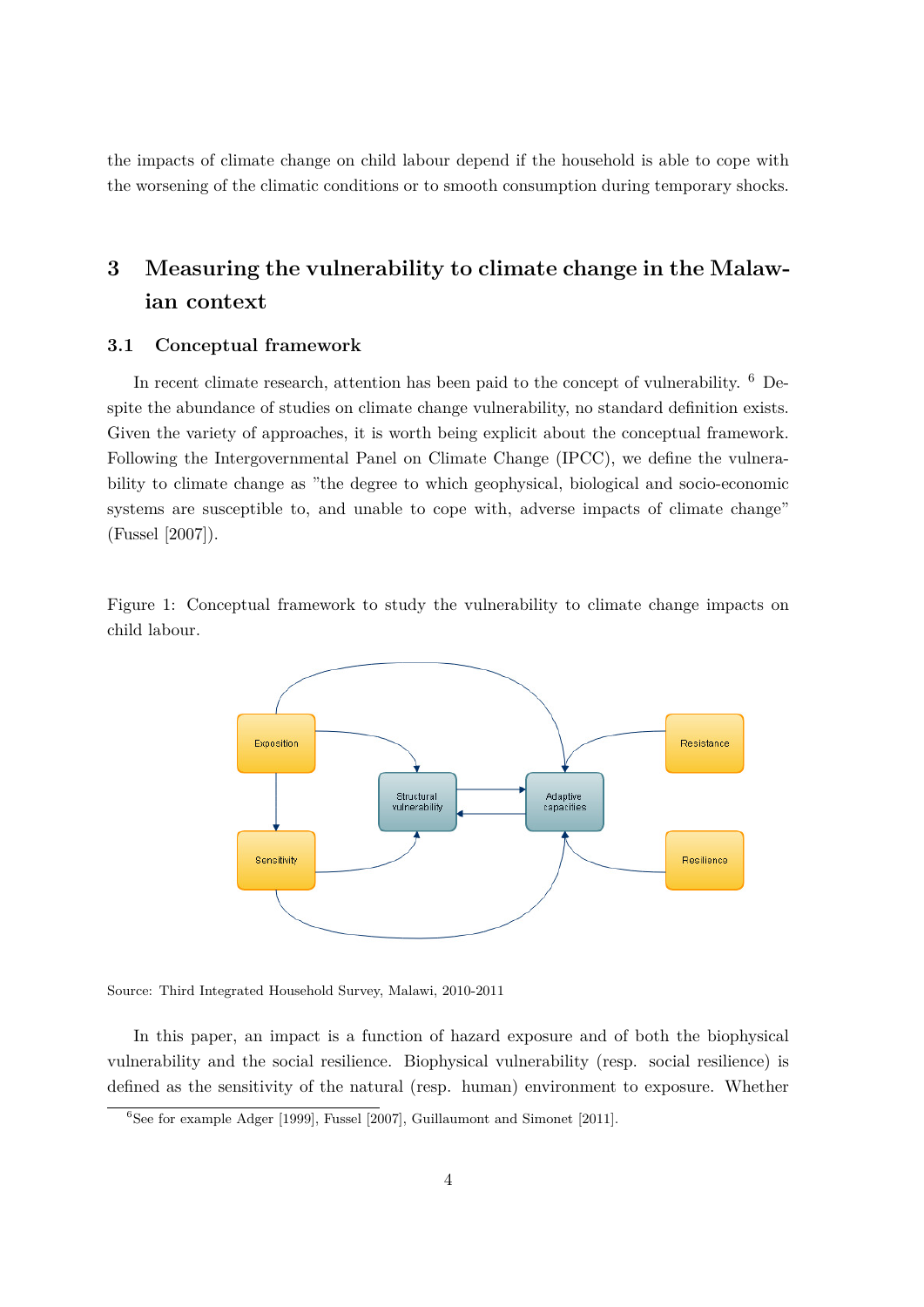an exposure translates into a hazard depends on the nature of the vulnerability: if the natural environment is particularly sensitive and the human population have little resilience capacities, then the impact will be high. However, if the resilience is higher due to a more appropriate coping capacity, then exposure of the same nature may result in a smaller or even no impact.

#### **3.2 Biophysical vulnerability and communities' resilience.**

Evaluating the vulnerability to climate change is challenging as the effects of climatic variation have just been felt or experienced. Self-reported information, as droughts and flooding experienced by households during the reference year, is contaminated by individual errors and variation in perception, and thus may bias the results. One may suspect that omitted variables (and measurement errors) affect both the control variables and the child labour status. Moreover, unobserved heterogeneity may in general make climate shocks variables endogenous. This is the case, for example, when people have a general negative attitude regarding the adoption of new technologies. They are more likely to prefer labour inputs, as well as being more likely to be negatively affected by severe climate events. In the same vein, households with particularly unstable earnings or risky assets might encourage their children to work in order to diversify risk.<sup>7</sup> Leaving this unobservable out of the model will induce a spurious relationship between climate shocks experienced and child labour incidence.

To avoid endogeneity issues between climate change and child labour, we create a composite index of the vulnerability to climate change.<sup>8</sup> More exactly, we construct two indices that take into account the multidimensionality of climate change (Vincent [2004]). The first composite index measures the biophysical vulnerability and is composed of four sub-indicators: (i) the climate volatility, (ii) the climate variability; (iii) the landscape typology and (iv) the soil practicability. These four sub-indicators are constructed via the geo-referenced plot and the household location (GPS data) available in the survey. This biophysical vulnerability (BV) index measure the climate change manifestation for the household, but in an objective way since we consider only climate change consequences on physical variables. The index is neutral and not influenced by social, cultural or resilience factors.

<sup>7</sup>Households whose income and assets are most vulnerable to climate damage (e.g. families involved in rainfed cultures production) will benefit more from income diversification generated by child labour than other households. Consequently, they might be more likely to have a child working that can smooth consumption in the event of a severe climate shock. This would also be the case if risk-adverse households are more likely to have working children in order to diversify income sources and are also more likely to invest in self-protection mechanisms that reduce the likelihood of climate damage.

<sup>8</sup>For our study, the use of indicators is the most appropriate method as it enables to describe in a simple manner a complex reality (Vincent [2004]). Indicators reduce also dependence to climatic projections and models (Hahn et al. [2009]).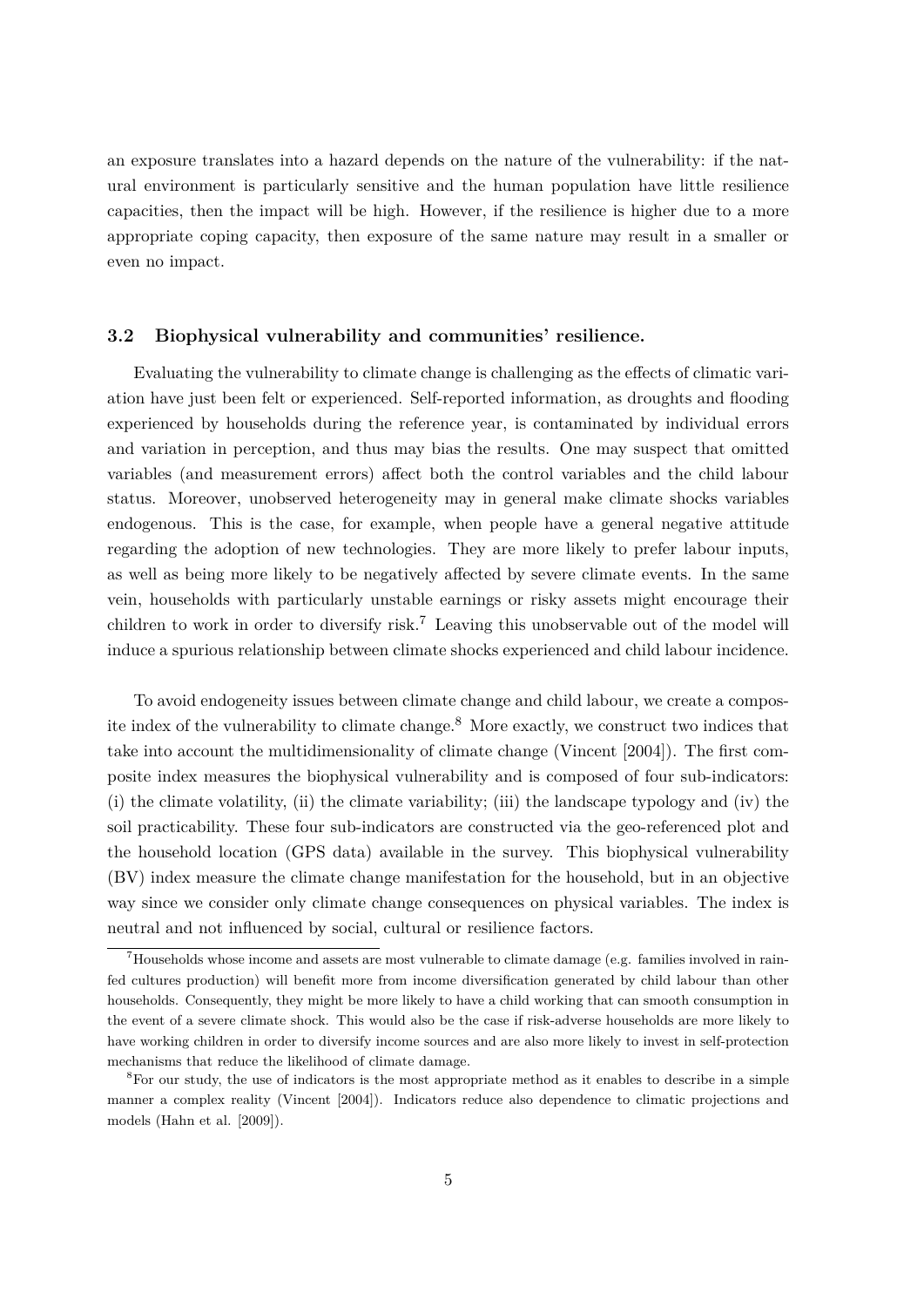The second composite index, measuring social resilience, refers to the community's adaptive capacities. Based on information from the community questionnaire, we include in this index: (i) the use of diversification strategies, (ii) the financial capacities, and (iii) the communities services. We use community level information in order to reduce the bias due to omitted variables.<sup>9</sup> Table A1 (in Annexe) presents in greater details the different sub-indicators selected. We aggregate the categorical indicators using the multiple correspondence analysis (MCA) with a Burt method. Weights used are specified in Table A1.

Finally, the climate change vulnerability index (VC) for a community is expressed as the ratio between the biophysical vulnerability index (BV) and the social resilience index (SR). In all, our novel climate change vulnerability index is defined at a local level and should not be endogenous with the child labour.

# **4 Climate change and child labour in Malawi: some stylized facts**

#### **4.1 Dataset**

Analysis are based on a recent household survey dataset (Third Integrated Household Survey-IHS3) conducted between 2010 and 2011 by the Malawi National Statistics Office. This large and multi-topic survey (more than 12.000 households have been interviewed) is representative at both national and district levels. The IHS3 survey encompasses economic activities, demographics and other sectorial information of households and covers a wide range of topics dealing with the dynamics of poverty. We complement these data with a set of geospatial variables, by using the geo-referenced plot and household locations in conjunction with various geospatial databases that were available in this survey.

#### **4.2 Climate disasters in Malawi: a rising trend.**

Malawi was particularly prone to adverse climate hazards during the last decade. Seasonal droughts, intense rainfalls, riverine and flash floods have increased in frequency, intensity, and magnitude (Figure 1). A recent report estimated that from 1979 to 2008, natural disasters

<sup>&</sup>lt;sup>9</sup>The idea is that community level information is not self-reported, and hence is not contaminated with individual errors. The endogeneity problem is thus reduced, even if there might still exist some unobservable characteristics affecting both the community and the child labour status. However, we think that the effects of this unobservable are marginal, as communities are widely heterogeneous (in terms of ethnicity, food security and wealth) and households surveyed in a specific community were selected randomly (16 households surveyed by community, 768 communities).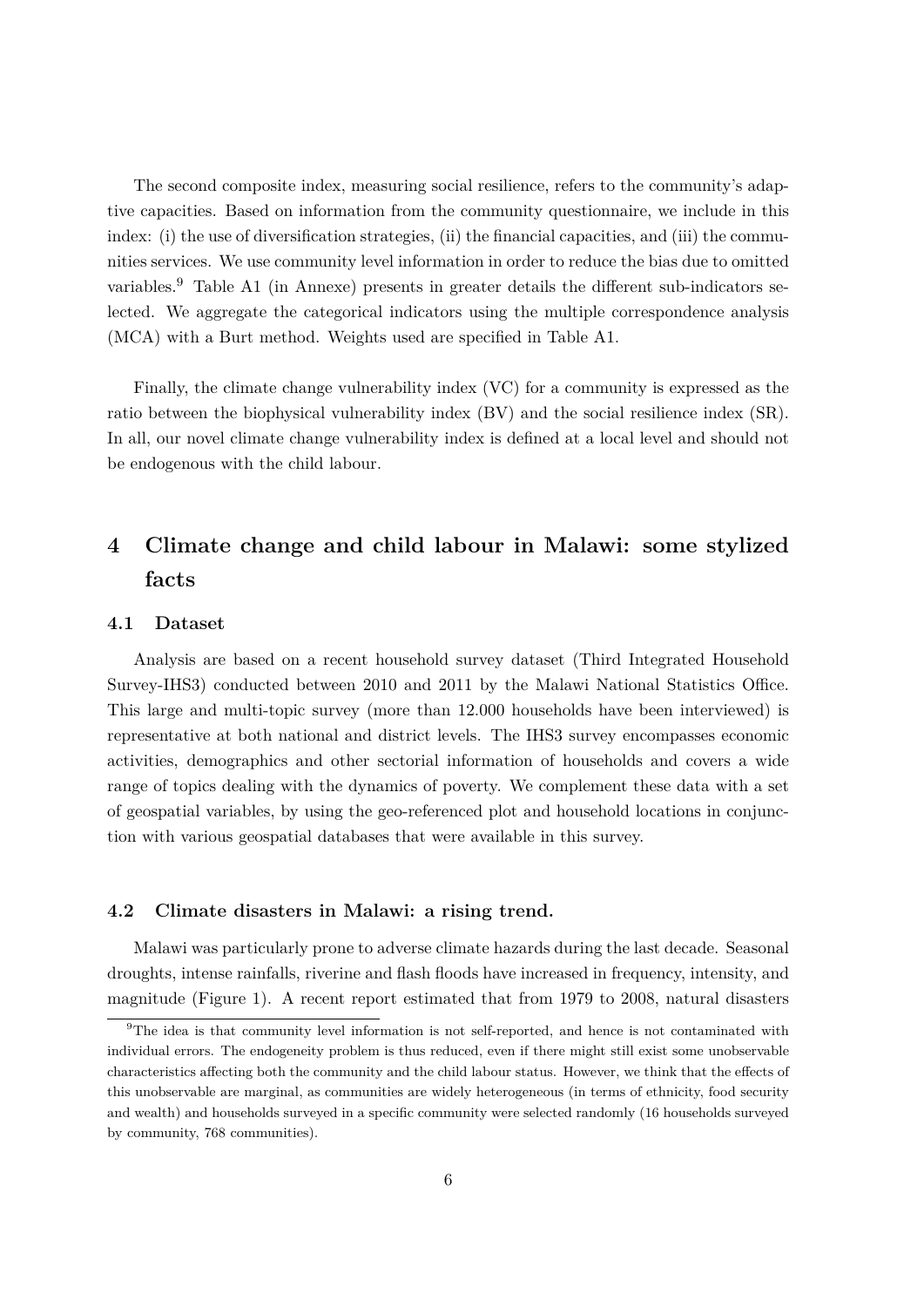cause the death of more than 2.500 Malawian people and adversely affected another 21.7 million people (GFDRR [2009]). Floods and droughts negatively impacted the household income and food security, since most of the population lives in rural areas. The majority of Malawians participates in low-productivity and low capital subsistence farming, mainly of rain-fed food crops (maize, rice, sorghum, and cassava), and cash crops (ground nuts, tobacco, and cotton), and thus is particularly dependent on climatic conditions.



Figure 2: Droughts and floods trends between 1970 and 2011 in Malawi

Source: EM-DAT: the OFDA/CRED International Disaster Database, Universite Catholique de Louvain, Bruxelles. www.emdat.be.

#### **4.3 Children's time allocation.**

Table 1: Children's activities in Malawi (7-14 years old), according to area of residence, gender and climate shock occurrence

|                            | Urban | Rural | Boy   | Girl  | $\rm No$<br>shock <sup>a</sup> | $\text{Shock}^a$ |
|----------------------------|-------|-------|-------|-------|--------------------------------|------------------|
| <i>Economic activities</i> |       |       |       |       |                                |                  |
| Incidence $(\%)$           | 9.35  | 24.51 | 22.87 | 21.37 | 22.13                          | 22.1             |
| Intensity (hours)          | 9.41  | 10    | 10.37 | 9.53  | 9.22                           | 10.87            |
| Domestic tasks             |       |       |       |       |                                |                  |
| Incidence $(\%)$           | 5.86  | 12.6  | 6.01  | 16.9  | 9.5                            | 14.01            |
| Intensity (hours)          | 9.43  | 11.26 | 10.78 | 11.22 | 10.48                          | 11.63            |

(a) Climate shock is a binary variable measuring the droughts and floods experienced by the household during the 2009-2010 reference years.

Source: Third Integrated Household Survey, Malawi, 2010-2011.

Characteristics of child labour are similar to other Sub-Saharan countries. An estimated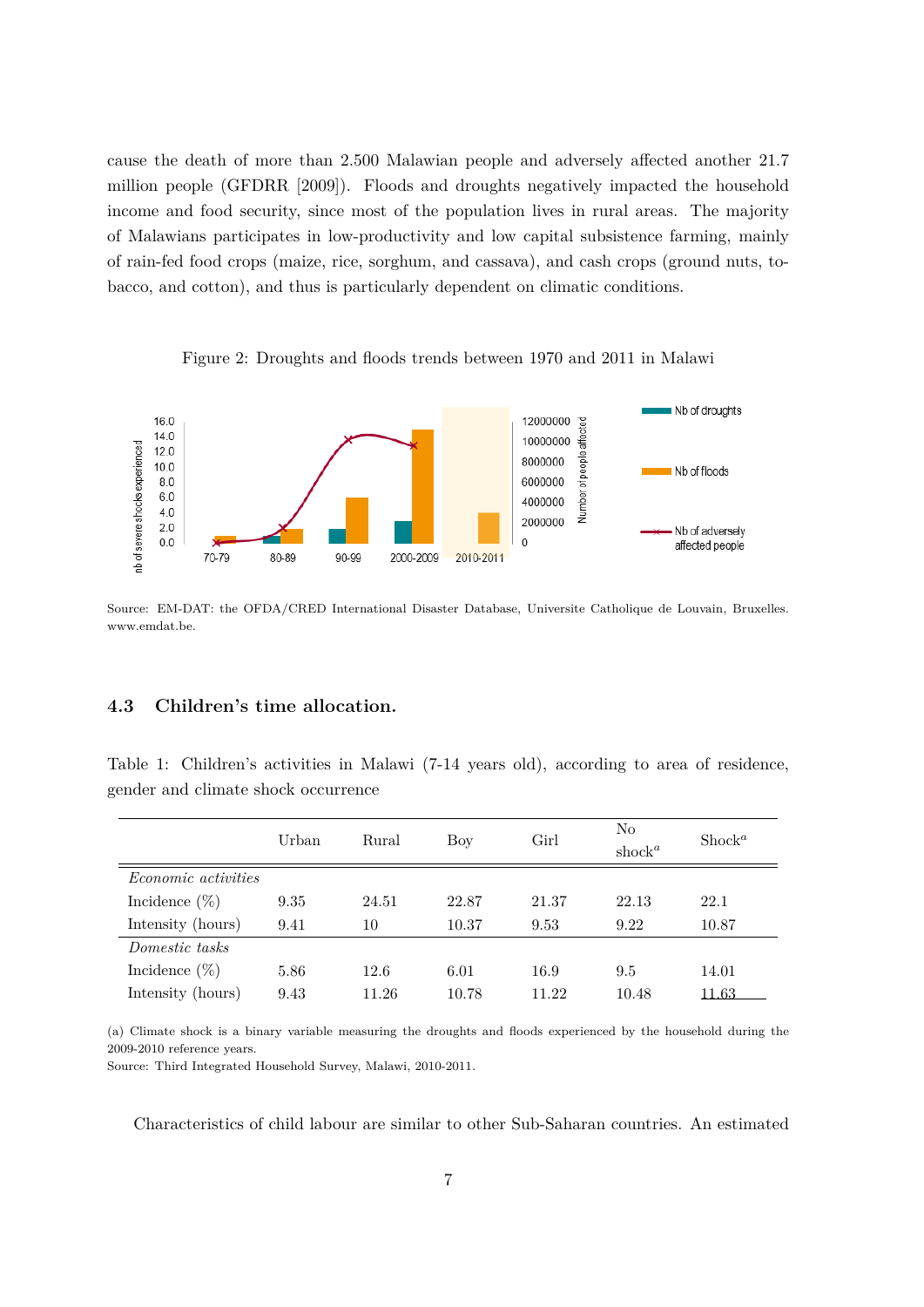22% of children aged 7-14 years, over 700.000 children in absolute terms, were in employment in the 2009-2010 reference years (Table 1). Children work mainly in rural area (24.5% versus 9.3% in urban areas) and for their family (more than nine children out of ten work in their family business or farm). We observe little difference in economic activities incidence and intensity according to the gender of the child. Boys in the 7-14 years age group are somewhat more likely to be in employment than girls of the same age  $(22.9\%$  against  $21.4\%)$ . Child employment rises with age, but numbers of very young working children are far from negligible. About 8% of children are in employment by the age of 7 years and 38% at age 14 years.

One particularity of Malawi is the high school attendance rate. Nearly nine children aged 7-14 years old out of ten were attending school in 2010-2011. This rate is relatively homogeneous throughout the child population, and is independent of the gender or place of residence. This means that almost all child workers in fact cumulate both economic activities and school. Employment is time intensive for Malawian children: they perform an average of 10 weekly hours of economic activities. Employment is not the only category of production concerning children. The same proportion of children is engaged in other productive activities, specifically in household chores (fetching water and collecting firewood). Girls and rural children are more likely to perform household chores than their counterparts, and ignoring this form of work therefore biases estimates of children's work in "favour" of boys or urban children. Table 1 also shows that children participation to household chores is higher when a child belongs to a household that has previously experienced a climate shock. However, little variation by shock occurrence is observed in the economic activities incidence or intensity performed by children.

### **5 Empirical strategy**

We define *Yij* as the probability for a child aged 7 to 14 years old to perform at least one weekly hour in economic activities. This binary dependent variable takes the value of 1 if the child is working, 0 otherwise. We also analyse the impact of climate change on the noneconomic activities, defined as the probability that a child performs domestic tasks (dummy variable). Our sample for this study is restricted to rural children aged from 7 to 14 years old. At the end, we have more than 10 000 children in the sample, allocated in 768 communities.

We assume that the conditional probability of a child working follows a Gaussian function, and thus can be estimated by a Probit model, where the parameters  $\hat{I}^2_i$  are estimated by maximum likelihood (Model 1). The probability  $Y_{ij}$  for a child i of participating to economic activities  $(j=1)$  or of performing domestic tasks  $(j=2)$  can be written as follows: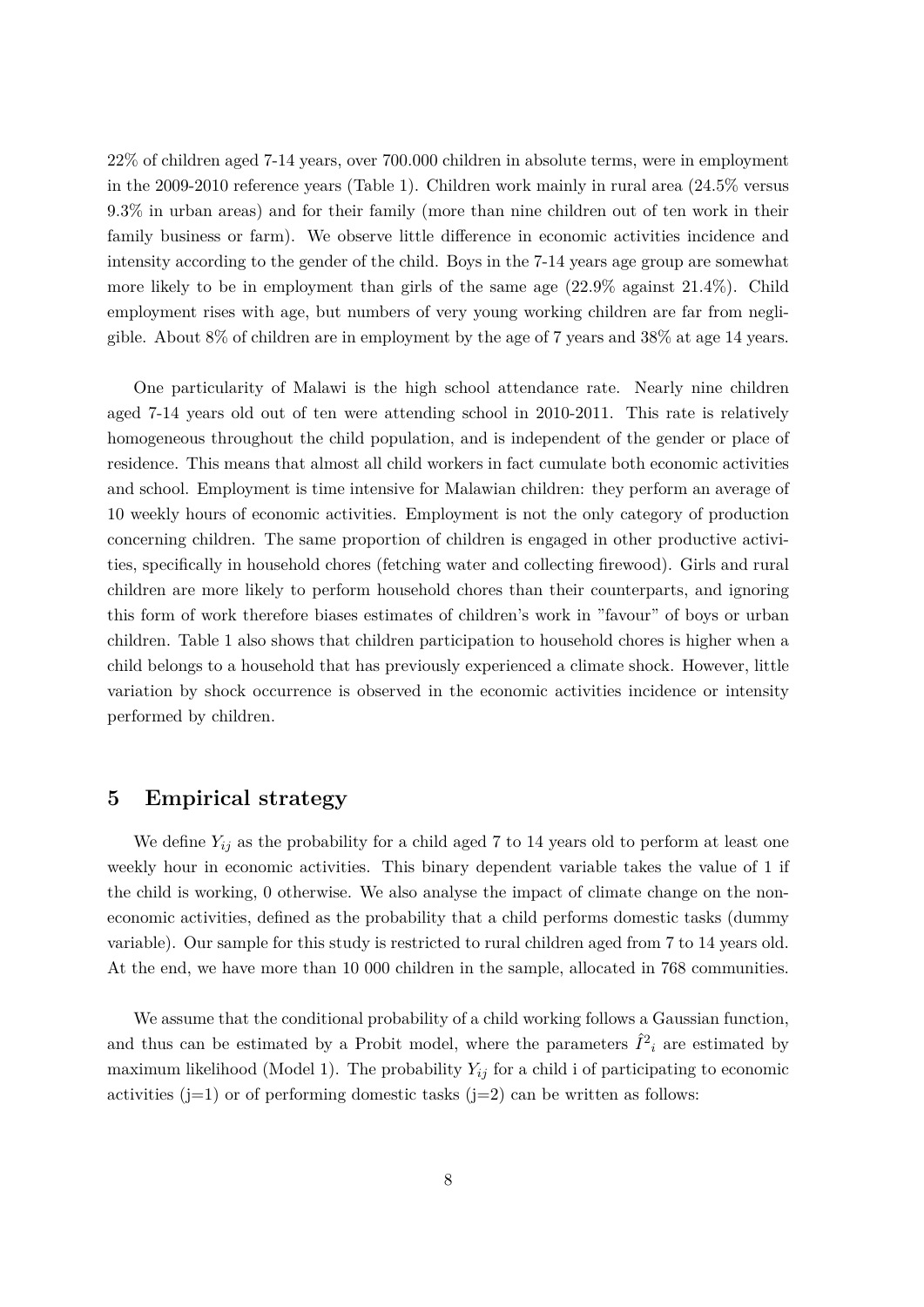$$
\begin{cases}\nY_{ij} = 1 \text{ if } Y_{ij}^* > 0 \\
Y_{ij} = 0 \text{ otherwise}\n\end{cases} (for j = 1, 2)
$$

 $W_{ij}^* = \beta_0 + \beta_1 V C_j + \beta_2 C h_i + \beta_3 C m_j + \beta_4 H H_j + \epsilon$ 

where  $VC_{ij}$  represents the vulnerability to climate change index for the household j,  $Ch_i$ ,  $Cm_i$  and  $HH_i$  a set of explanatory variables measuring respectively the child, the household head and the household characteristics. Theses control variables were not arbitrarily selected. We use the most popular control variables identified in the literature for determining child labour for the child characteristics (i.e. age, gender and sibling rank) and for the household head characteristics (i.e. gender, level of education and employment status). The last set of control variables for the household  $HH<sub>j</sub>$  includes financial assets (Log of household income, excluding that from crops, in 1.000 Malawi Kwacha, household rural wealth index and land area), social capital assets (remittances receipt and social network), distance to infrastructures (distance to the nearest para-statal agricultural input provider ADMARC, distance to the nearest road), well-being (food security and Cantril ladder) and household diversification strategies (credit access, crop diversification, social programme access). All the covariates are explained in greater details in Annex A2.

Identical specifications are repeated for estimating the impact of the VC index on working hours and household chores hours performed by children. Since working and domestic hours are censored at zero for children who do not work or who do not perform domestic tasks, the conventional model used is the Tobit model (Killingsworth, [1983]).

Introducing in a linear manner the VC index in the child labour regression would bias the coefficient associated to the ratio because it would not take into account the initial value of the BV and SR indices (Kronmal, 1993; Nelder, 1998). We correct the VC ratio by introducing the level of the VC index in the equation (Model 5), which can be represented by  $levelVC_j = ((BVindex_i)^2 + (SRindex_i)^2)^{1/2}.$ 

$$
Y_{ij}^* = \beta_0 + \beta_1 VC_i + \beta_2 level VC_i + \beta_3 Ch_i + \beta_4 C m_j + \beta_5 HH_j + \epsilon
$$

We perform additional regression aiming at differentiating the specific impacts of the subindicators, for a deeper understanding of the links between climate change and child labour. Model 3 replaces in the first equation the VC index by the BV and the SR indices:

$$
Y_{ij}^* = \beta_0 + \beta_1 BV_j + \beta_2 SR_j + \beta_3 Ch_i + \beta_4 C m_j + \beta_5 HH_j + \epsilon
$$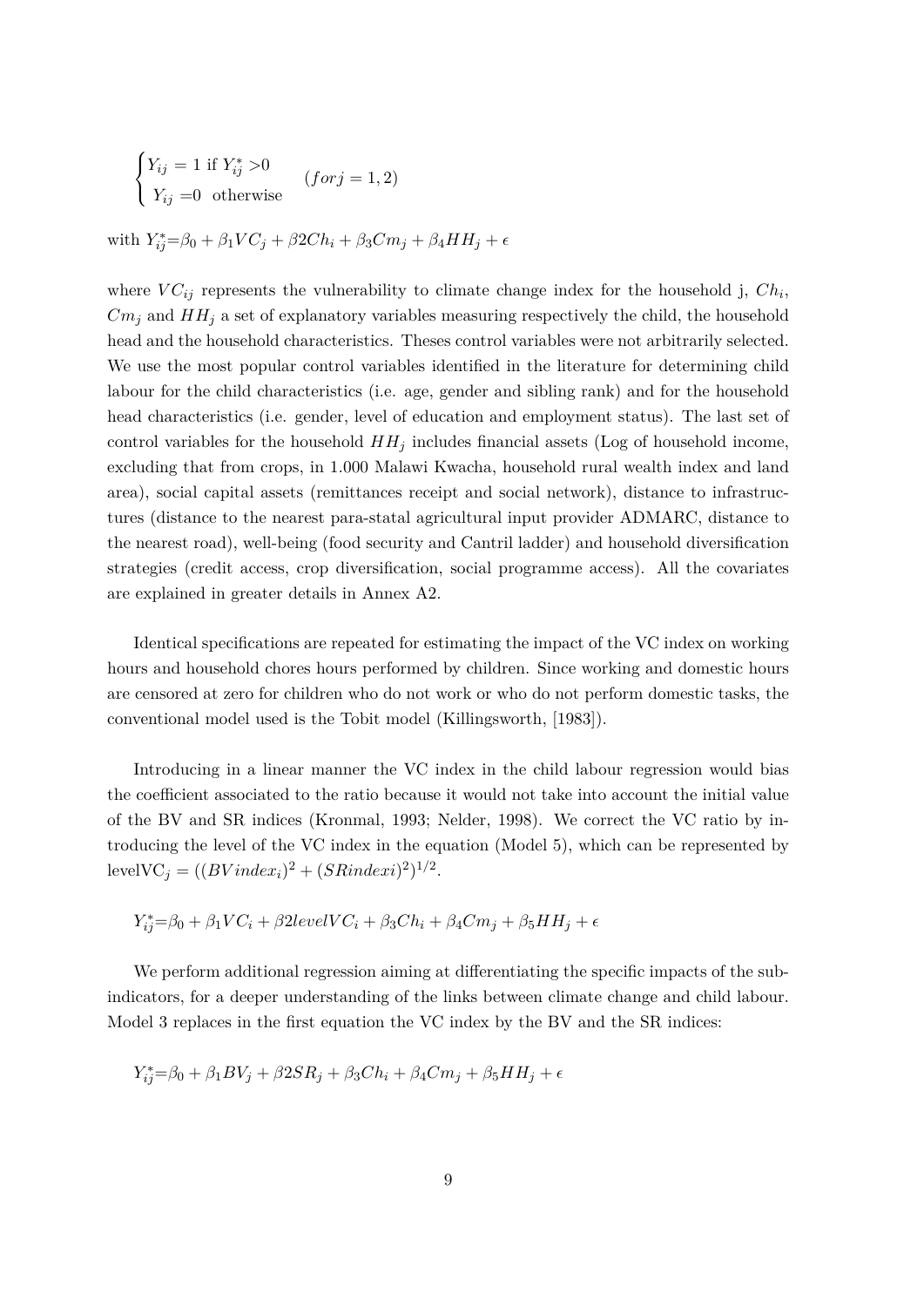### **6 Results and discussion**

Table 2 presents the key marginal effects from Probit/Tobit regressions with the VC index as variable of interest. We can see that the vulnerability to climate change has a significant and negative influence on the probability to be employed and on working hours. For each one unit increase of the VCC index, the probability for a child to participate in economic activities decreases by 0.128 units, while working time decrease by almost 6 weekly hours. The incidence and intensity of household chores performed by children seems to be unrelated to the vulnerability to climate change.

Table 2: Regressions of the probability of working (economic activities or household chores) for rural children aged 7 to 14 years old (marginal effects)

|             | Economic activities |                 | Domestic tasks  |                 |
|-------------|---------------------|-----------------|-----------------|-----------------|
| VC Index    | Incidence (a)       | Intensity $(b)$ | Incidence $(a)$ | Intensity $(b)$ |
| Coefficient | $-0.128***$         | $-5.736***$     | 0.004           | 0.722           |
|             | $-0.035$            | $-1.501$        | $-0.025$        | $-2.016$        |
| Level       | $-0.125***$         | $-8.239***$     | $-0.033*$       | $-2.93$         |
|             | $-0.024$            | $-1.266$        | $-0.018$        | $-1.788$        |
| BV Index    | $-0.178***$         | $-9.675***$     | 0.019           | $-1.772$        |
|             | $-0.03$             | $-1.317$        | $-0.021$        | $-1.82$         |
| SR Index    | 0.017               | $-1.206$        | 0.00            | $-2.782$        |
|             | $-0.029$            | $-1.332$        | $-0.022$        | $-1.893$        |

\*\*\* p  $0.01$ , \*\* p  $0.05$ , \* p  $0.1$  Robust standard errors in parentheses.

(a) Probit regressions. Only marginal effects are reported. (b) Tobit regressions. Only marginal effects are reported. Source: Third Integrated Household Survey, Malawi, 2010-2011.

Results are still consistent when taking the level of vulnerability into account, indicating that the probability for a child of performing economic activities decreases by 0.125 when both the BV and SR index increases by one unit. Expressed in terms of standard deviation (s.d.), one s.d. increase in climate change vulnerability decreases child economic activities incidence (resp. intensity) by 0.079 (resp. 0.082) s.d. Again, the probability of performing domestic tasks is not affected by the level of the VC ratio.

Taking into account the specific impact of each indicator brings a new perspective on the climate change-child labour nexus. Basically, only the biophysical vulnerability has a significant and high impact on child employment, while the communities' resilience seems not influence.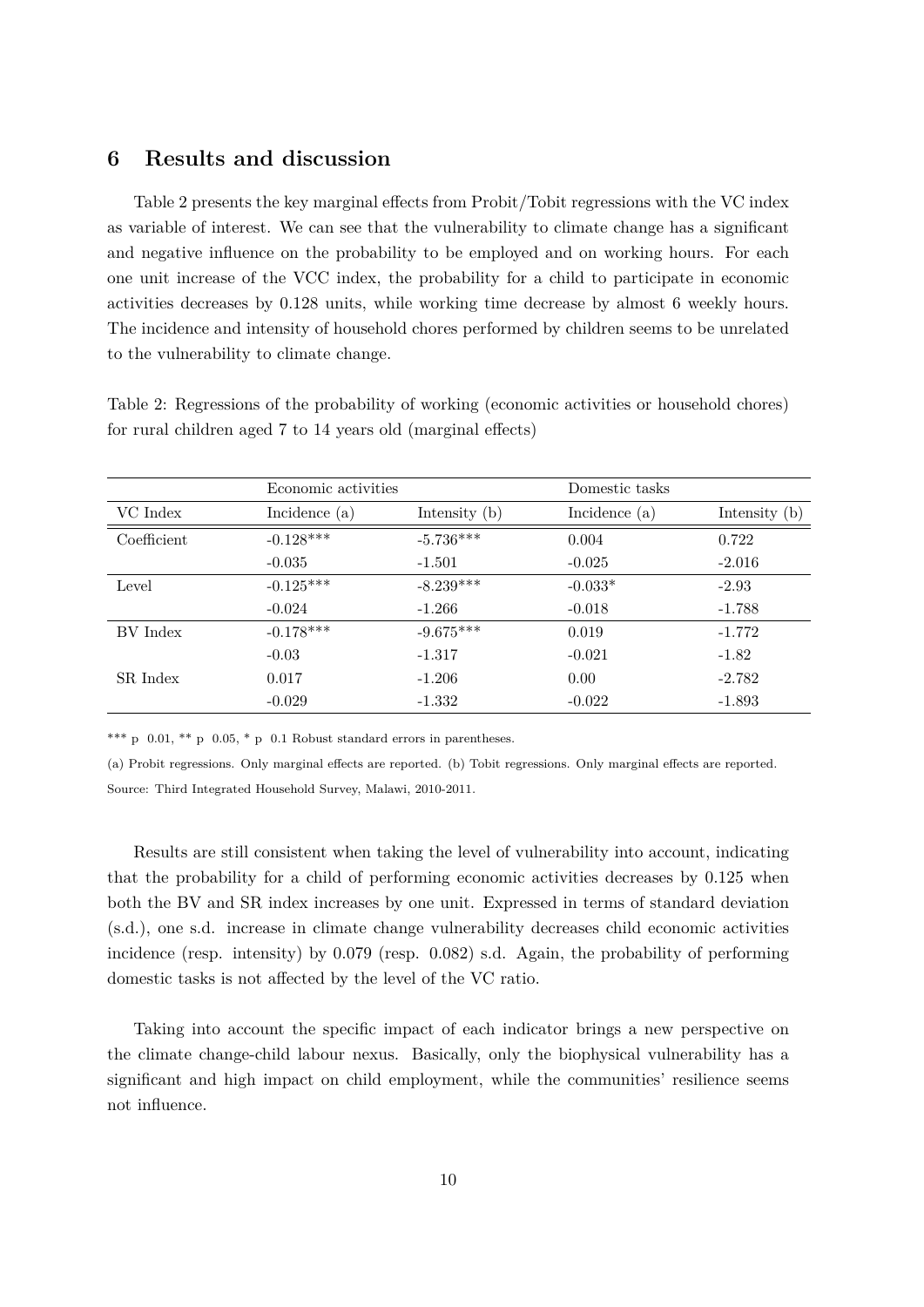The main explanation of this negative relationship is that the increase in frequency of climate disasters may also lead to a reduction in the total volume of economic activities, especially in rural areas. In a country where rain-fed agriculture is dominant, repeated extreme floods and droughts can destroy fields and farm unit, and consequently reduce the rural labour demand. In this context, child labour should decrease, as children participation to work is an adjustment variable in the labour market. Child labour is thus seen as an adjustment variable to the household labour market demand, due to moral hazard concerns and market imperfections (Boutin [2012b]; Dumas [2013]).

Obviously these findings have implications in terms of policy. Incentives aiming at increasing resilient strategies (as for example expanding social safety net programme) could have a beneficial effect on child labour only if they are combined with policies aiming at improving markets functioning (development of infrastructure, reduction in transaction costs, etc.) in order to reduce the farmer reliance on their own child workforce. On the contrary, stimulating the familial labour demand (through for example micro-credit schemes) could have adverse effects on child labour.

## **7 Conclusion**

In this paper, we test the hypothesis that climate change increase farmers' reliance on child labour. Using our all-inclusive work definition (economic activities and domestic tasks), we find a significant and negative relationship between the vulnerability to climate change and child labour incidence and intensity. A higher vulnerability to climate change leads to a reduction in the use of child labour. This is consistent with the view that children are an adjustment variable to fluctuations in local labour market, due to imperfect markets and moral hazard. The present paper is meant to be a contribution towards a deeper understanding of why child labour still remains while school attendance rate is high.

### **References**

ADGER W. N. [1999], "Social vulnerability to climate change and extremes in coastal Vietnam", World Development 27, 249-269.

BASU K. and VAN P. H. [1998], "The economics of child labour", The American Economic Review, 88(3), p. 450-477.

BEEGLE K., DEHEJIA R. H. and GATTI R. [2003], "Child Labour, Crop Shocks, and Credit Constraints", NBER Working Paper No. W10088, Cambridge: National Bureau of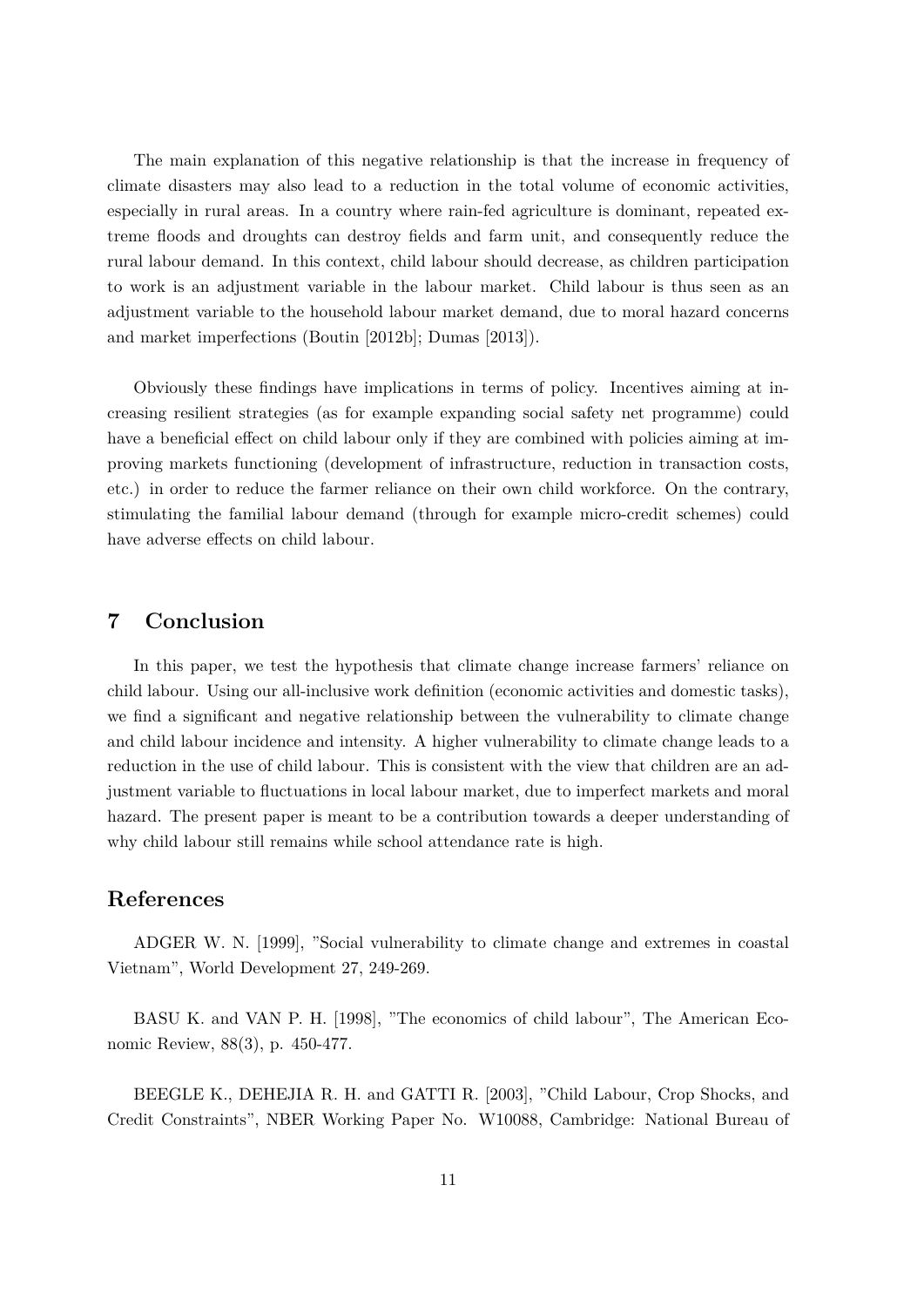Economic Research.

BIRKMANN J. [2006], "Measuring Vulnerability to Promote Disaster resilient Societies: Conceptual Frameworks and definitions", in "Measuring Vulnerability to Natural Hazards - Towards Disaster Resilient Societies", edited by Birkmann, J., United Nations University Press, Tokyo, 9-54.

BOHARA A. and VASQUEZ W. [2010], "Household shocks, child labor, and child schooling : evidence from Guatemala", Latin American Research Review 45, no. 3 (2010): 165-186.

BOUTIN D. [2012b], "Essai sur la pauvrete, la vulnerabilite et le travail des enfants", PhD dissertation, University of Bordeaux.

BOUTIN D. [2012b], "Family farming, child labour and the wealth paradox: evidence from Mali", Economics Bulletin, Vol. 32 No. 4, p. 3471-3479.

DUMAS C. [2013], "Market Imperfections and Child Labor", World Development, Elsevier, Vol. 42[C], pages 127-142.

FUSSEL H. M. [2007], "Vulnerability: a generally applicable conceptual framework for climate change research", Global Environmental Change, 17:155-167.

GFDRR [2009], "Economic Vulnerability and Disaster Risk Assessment in Malawi and Mozambique: Measuring Economic Risks of Droughts and Floods".

GUARCELLO L., MEALLI F. and ROSATI F. C. [2010], "Household vulnerability and child labor: the effect of shocks, credit rationing, and insurance", Journal of Population Economics, Springer, Vol. 23[1], pages 169-198, January.

GUARCELLO L., LYON S. and ROSATI F. C. [2006], "The Twin Challenges of Child labour and Youth Employment in Ethiopia", UCW Working Paper 18, Understanding.

GROOTAERT C. and KANBUR R. [1995], "Child Labor: A Review", Washington, Policy Research Working Paper 1454, The World Bank.

GUILLAUMONT P. and SIMONET C. [2011], "Designing an Index of Structural Vulnerability to Climate Change", Ferdi Policy Brief / 18.

KILLINGSWORTH M. R. [1983], "Union-Nonunion Wage Gaps and Wage Gains: New Estimates from an Industry Cross-Section", The Review of Economics and Statistics, MIT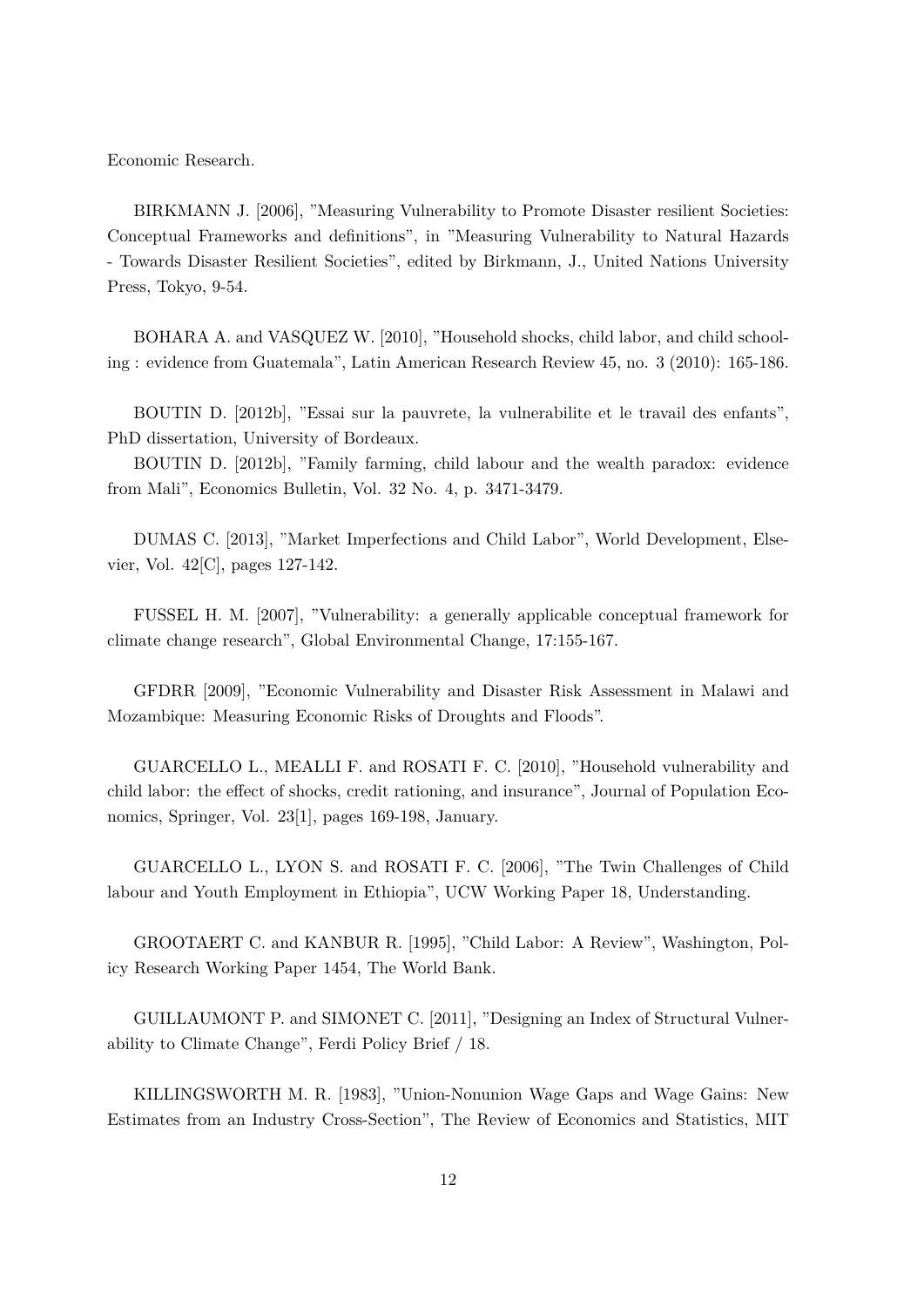Press, Vol. 65[2], pages 332-336, May.

KONDYLIS F. and MANACORDA M. [2012], "School Proximity and Child Labor: Evidence from Rural Tanzania", Journal of Human Resources, University of Wisconsin Press, Vol. 47[1], pages 32-63.

KRONMAL R. A. [1993], Spurious Correlation and the Fallacy of the Ratio Standard Revisited, Journal of the Royal Statistical Society, Series A [Statistics in Society], 156 [3], p. 379-392.

NELDER J. A. [1998], "The selection of terms in response surface models? How strong is the weak heredity principle?", The American Statistician, 52: 3158.

PARIKH A. and SADOULET E. [2005], "The effect of parentsa occupation on child labor and school attendance in Brazil", Department of Agricultural and Resource Economics working paper 1000. California: University of California Berkeley.

UCW (Understanding Children Work) [2011], "Migrations, changements climatiques, travail des enfants et emploi des jeunes", UCW Working Paper, Septembre 2011.

UNICEF [2008], "Climate change and children, a human security challenge", Innocenti Research Center, Policy Review Paper, Florence.

VINCENT K. [2004], "Creating an index of social vulnerability to climate change for Africa", Technical Report 56. Norwich, U.K.: Tyndall Centre for Climate Change Research, University of East Anglia.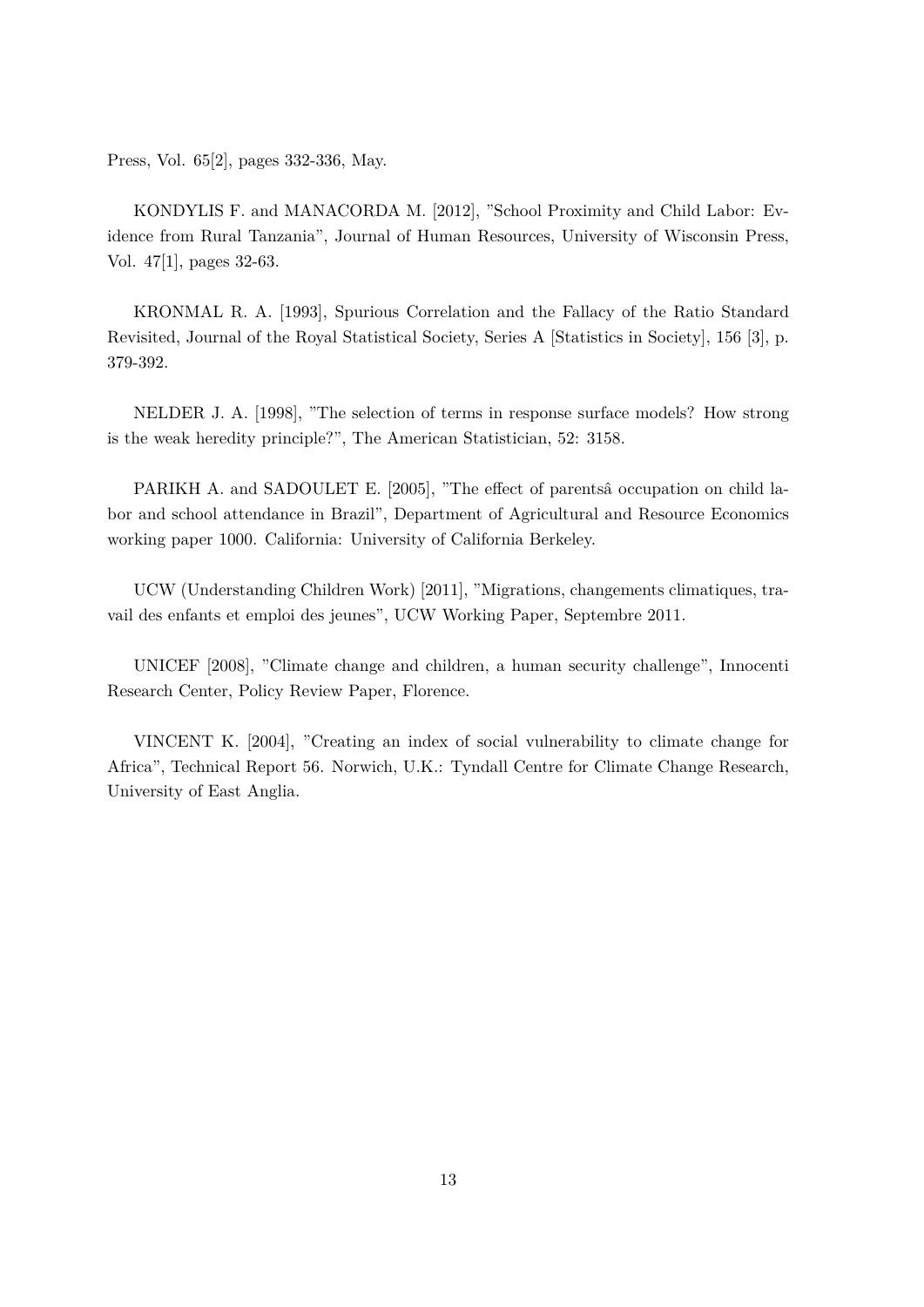| ı<br>an of other as<br>ı<br>í<br>i                                  |
|---------------------------------------------------------------------|
| j<br>l<br>is an international<br>١<br>ı                             |
| ı<br>c is control.<br>ı                                             |
| i<br>i<br>j                                                         |
| $\overline{1}$<br>ĺ<br>ı<br>l<br>l<br>$\overline{\phantom{a}}$<br>l |
| I<br>$\frac{1}{2}$<br>ı<br>ı<br>l<br>l                              |
| ۱<br>l<br>i<br>ı<br>١<br>5<br>j                                     |
|                                                                     |

| Name of the variable                 | Description                                                           | Sources                              |             | Mean (St. Dev.) Weight (MCA, Burt) |
|--------------------------------------|-----------------------------------------------------------------------|--------------------------------------|-------------|------------------------------------|
| Biophysical vulnerability index (BV) |                                                                       |                                      |             |                                    |
| L. Climate volatility                | otherwise<br>1 if anormal floods between 2009-2010, 0                 | Malawian meterology institute /FAO   | 0.41(0.49)  | 0.296                              |
| 2. Climate variability               | rainfall (2001-2010)<br>1 if extremely low or high average total $r$  | Malawian meterology institute /FAO   | 0.43(0.50)  | 0.324                              |
| 3. Landscape typology                | Percent under agriculture within 1km buffer                           | Malawian meterology institute /FAO   | (.88)(0.75) | 0.137                              |
| 4. Soil practicability               | Land workability (1=No or slight constraint/ $7 = W_{\text{after}}$ ) | Malawian meterology institute /FAO   | (.95(1.37)) | 0.243                              |
| Social resilience index (SR)         |                                                                       |                                      |             |                                    |
| 1. Irrigation system                 | If the community has an irrigation scheme, 0 otherwise                | IHS3- Community questionnaire        | 0.19(0.39)  | 1127                               |
| 2. Fertilizer sellers                | 0 otherwise<br>1 if the community has fertilizer sellers,             | HS3- Community questionnaire         | 0.16(0.36)  | 0.265                              |
| 3. Hybrid maize sellers              | 1 if the community has hybrid maize sellers, 0 otherwise              | HS3- Community questionnaire         | 0.18(0.39)  | 0.26                               |
| 4. Local warehouse                   | 1 if the community has a local warehouse, 0 otherwise                 | HS3- Community questionnaire         | 0.04(0.19)  | 1.001                              |
| 5. Health facilities                 | 1 if the community has a health clinic, 0 otherwise                   | HS3- Community questionnaire         | 0.28(0.45)  | 0.34                               |
| 6. Support group                     | 1 if the community has NGO support group, 0 otherwise                 | IHS3- Community questionnaire        | 0.56(0.50)  | 0.02                               |
| 7. Bank                              | 1 if the community has a commercial bank, 0 otherwise                 | <b>IHS3-</b> Community questionnaire | 0.05(0.21)  | 0.163                              |
| 8. Microfinance institutions         | 1 if the community has microfinance institutions, 0 otherwise         | IHS3- Community questionnaire        | 0.09(0.23)  | 0.128                              |
| 9. School facilities                 | If the community has primary school facilities, 0 otherwise           | IHS3- Community questionnaire        | 0.94(0.24)  | 0.002                              |

Note: For coherence purpose, we aggregate the biophysical vulnerability (BV) index at the community level (mean of the BV index for the 16 households surveyed in each community-768 communities) Note: For coherence purpose, we aggregate the biophysical vulnerability (BV) index at the community level (mean of the BV index for the 16 households surveyed in each community-768 communities)

Source:Third Integrated Household Survey, Malawi, 2010-2011. Source:Third Integrated Household Survey, Malawi, 2010-2011.